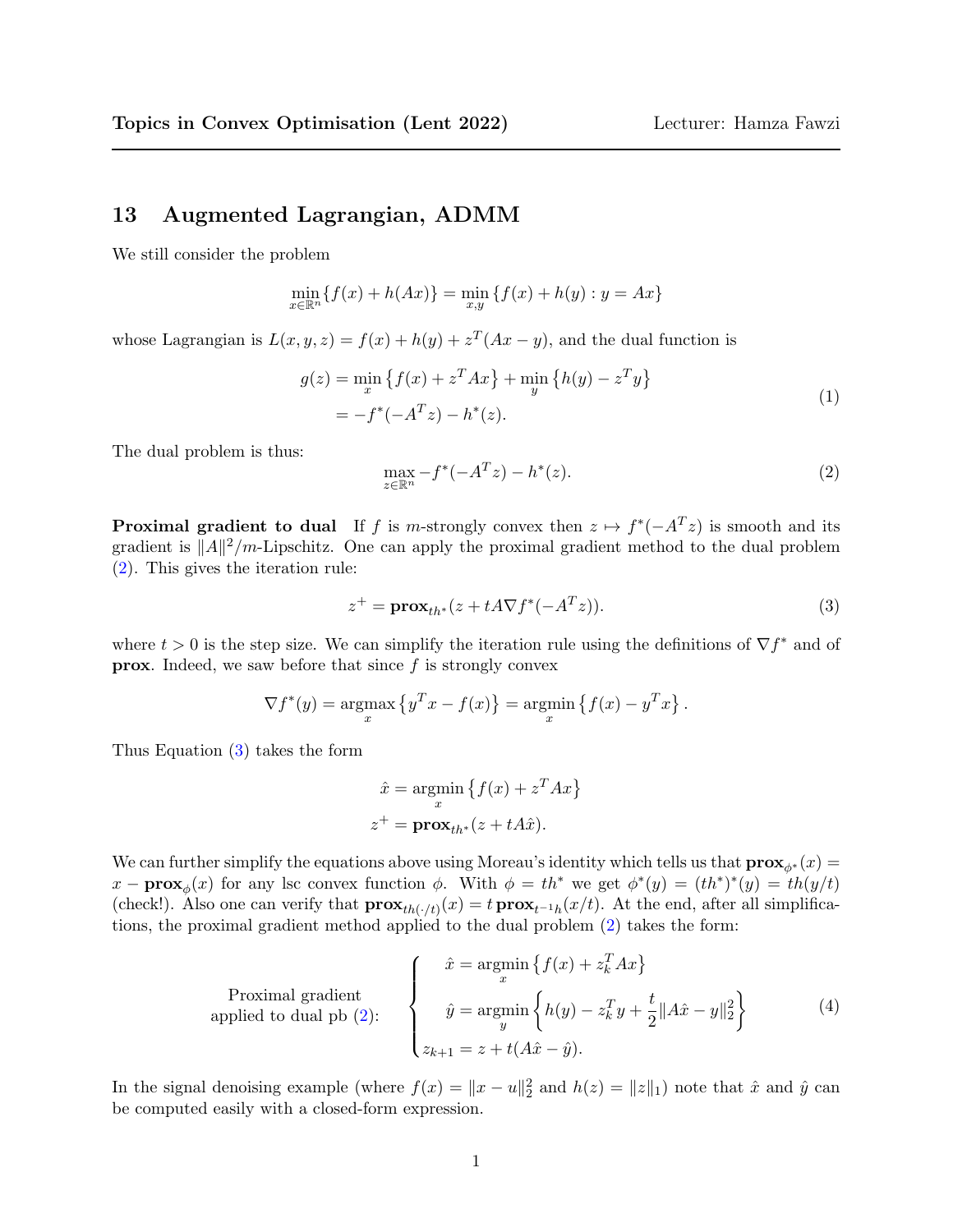*Comparison with dual ascent:* It is instructive to compare  $(4)$  to a *subgradient ascent* method applied to the dual problem  $(2)$ . Using the expression of the dual function in  $(1)$  dual ascent takes the form

Subgradient ascent

\n
$$
\hat{y} = \operatorname*{argmin}_{x} \{ f(x) + z_k^T A x \}
$$
\napplied to dual pb (2):

\n
$$
\hat{y} = \operatorname*{argmin}_{y} \{ h(y) - z_k^T y \}
$$
\n(5)

\n
$$
z_{k+1} = z + t_k (A\hat{x} - \hat{y}).
$$

Unless f and h are both strongly convex, the dual function  $g(z)$  in [\(1\)](#page-0-3) is not going to be smooth; this means that the step sizes  $t_k$  has to be decreasing, and in general the above subgradient ascent is going to be very slow.

Augmented Lagrangian method It is also instructive to compare [\(4\)](#page-0-2) with the augmented Lagrangian method, which does not require any strong convexity assumption on  $f$  or  $h$ : observe that the original problem can be written as

$$
\min_{x,y} \left\{ f(x) + h(y) + \frac{t}{2} \|Ax - y\|_2^2 \ : \ Ax = y \right\}
$$

where  $t > 0$ . The Lagrangian of this problem is

$$
L_t(x, y, z) = f(x) + h(y) + z^T(Ax - y) + \frac{t}{2} ||Ax - y||_2^2.
$$

This is known as the *augmented Lagrangian* of the original problem. The dual function is

<span id="page-1-1"></span>
$$
g_t(z) = \min_{x,y} \left\{ f(x) + h(y) + z^T (Ax - y) + \frac{t}{2} \|Ax - y\|_2^2 \right\}.
$$
 (6)

Because of the quadratic term  $\frac{t}{2}||Ax-y||_2^2$ , one can show that g is  $(1/t)$  $(1/t)$  $(1/t)$ -smooth<sup>1</sup>, and that  $\nabla g_t(z)$  =  $A\hat{x} - \hat{y}$  where  $(\hat{x}, \hat{y})$  are minimizers in [\(6\)](#page-1-1). The augmented Lagrangian method corresponds to a gradient ascent on  $g_t$ , i.e., it takes the form

<span id="page-1-2"></span>Augmented Lagrangian  
method :  

$$
\begin{cases} (\hat{x}, \hat{y}) = \underset{x,y}{\text{argmin}} \left\{ f(x) + h(y) + z_k^T (Ax - y) + \frac{t}{2} \|Ax - y\|_2^2 \right\} \\ z_{k+1} = z + t(A\hat{x} - \hat{y}). \end{cases}
$$
(7)

EXERCISE: Prove that the augmented Lagrangian method above, corresponds to the proximal *point method* applied to the dual problem  $(2)$ , i.e., it corresponds to:

$$
z_{k+1} = \mathbf{prox}_{-tg}(z_k).
$$

Alternating direction method of multipliers The problem with the dual proximal gradient method, is that it requires the function  $f$  to be strongly convex. The problem with the augmented Lagrangian method is that the variables  $(x, y)$  are coupled in [\(7\)](#page-1-2). To remedy this, the ADMM algorithm introduces a quadratic penalty in the definition of  $\hat{x}$  in [\(4\)](#page-0-2). We get:

<span id="page-1-3"></span>
$$
\text{ADMM} \quad\n\begin{cases}\nx_{k+1} = \operatorname*{argmin}_{x} \left\{ f(x) + z_k^T A x + \frac{t}{2} \|A x - y_k\|_2^2 \right\} \\
y_{k+1} = \operatorname*{argmin}_{y} \left\{ h(y) - z_k^T y + \frac{t}{2} \|A x_{k+1} - y\|_2^2 \right\} \\
z_{k+1} = z_k + t(A x_{k+1} - y_{k+1}).\n\end{cases}\n\tag{8}
$$

<span id="page-1-0"></span><sup>&</sup>lt;sup>1</sup>Indeed, note that by introducing  $v = Ax - y$  we can write  $g_t(z) = \min_v \{\min_x \{f(x) + h(Ax - v)\} + (t/2) ||v||_2^2 +$  $z^T v$ } =  $-\psi^*(-z)$  where  $\psi(v) = (t/2) ||v||_2^2 + \min_x(f(x) + h(Ax - v))$  is t-strongly convex.